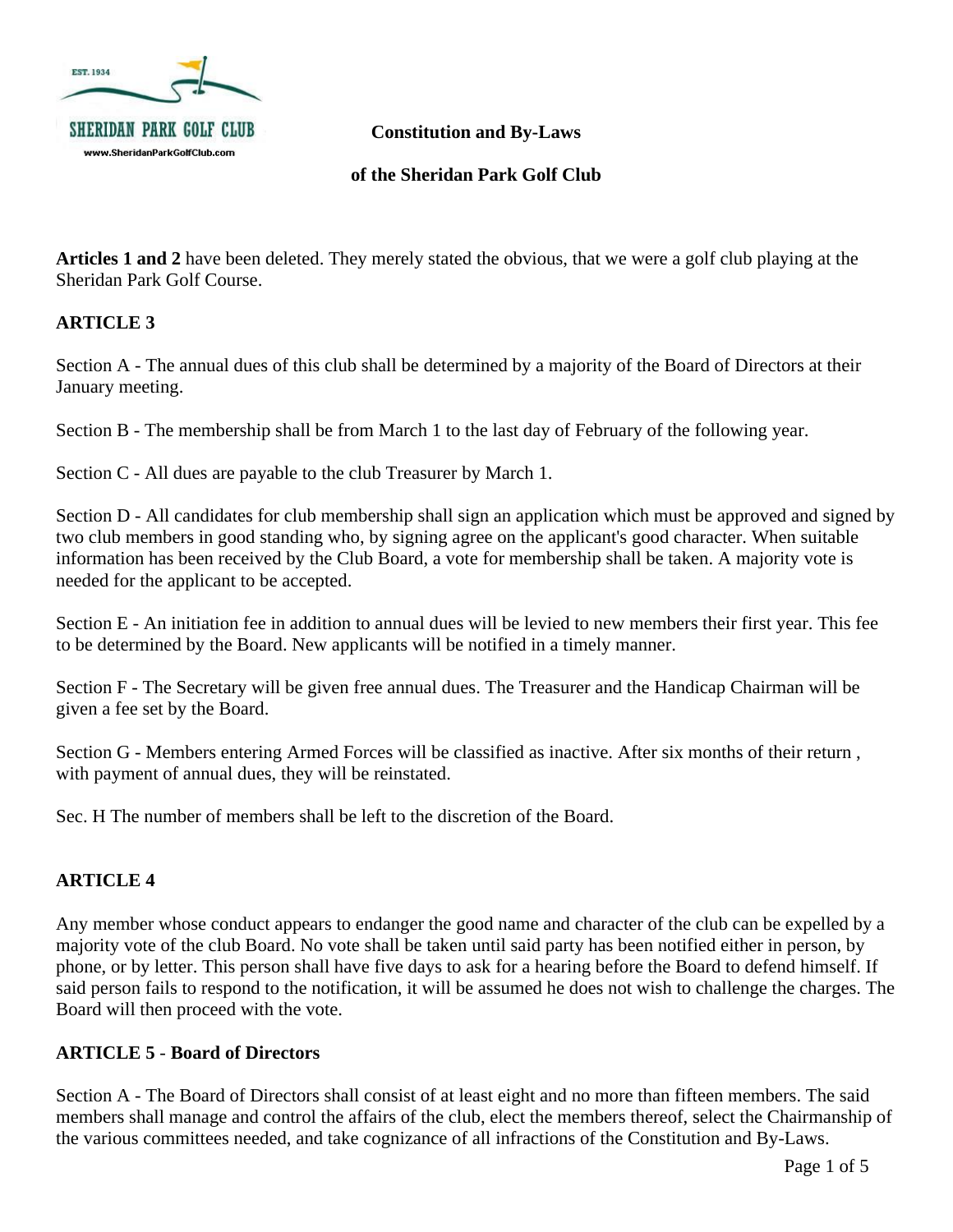

**of the Sheridan Park Golf Club**

Section B - Each Director shall be elected to a term of three years. Any Director at the end of his term may nominate himself for another three year term, and if elected, serve again. There is no waiting period between terms.

Section C - The yearly term for Directors shall be from the annual Fall Party of one year to the next. The annual Fall Party shall be held in the month of November.

Section D - The Board of Directors shall not authorize any expenditures or indebtedness beyond the income of the club.

Section E - Any Director who misses two consecutive meetings without a reasonable cause accepted by the Board, shall be notified by the Secretary, that lack of attendance at the next meeting shall be taken as his desire to resign.

Section F - Nominations for the Board of Directors shall be done by posting a notice on the club room bulletin board. This notice will direct any interested member to sign the notice on the appropriate line expressing his desire to run for a board seat. When, and if, any Board members term is up, a ballot containing all the names on the sign up sheet will be mailed, by the Secretary, to all members. Members will return their ballots by mail, prior to the annual Fall Party. Results of the voting will be announced at the Fall Party,

Section G - If a Board member resigns before his term is finished, the Board may wish to replace him for the remainder of his term. An alternate Board member would then be chosen to finish his term. An alternate Board member is one who did not garner enough votes to be elected. The Board must chose the alternate who had the most votes of the alternates.

# **ARTICLE 6** - **Officers**

Section A - The Officers of the club shall be, President, Vice President, Secretary, and Treasurer.

Section B - The Board, at the December meeting, shall elect the above named Officers for the coming year.

Section C - The President will preside over all meetings, issue calls for other meetings, and shall appoint the various standing and special committees. He shall have no vote on Board matters requiring a vote. Only in the event of a tie, will he be allowed to vote.

The Vice President will assume the duties of the President in his absence. However, the Vice President will still retain his vote.

The Treasurer will be the custodian of the club money and property. He will also be responsible to the Secretary for membership cards. The Treasurer will make a financial statement to the membership at the annual Fall Party.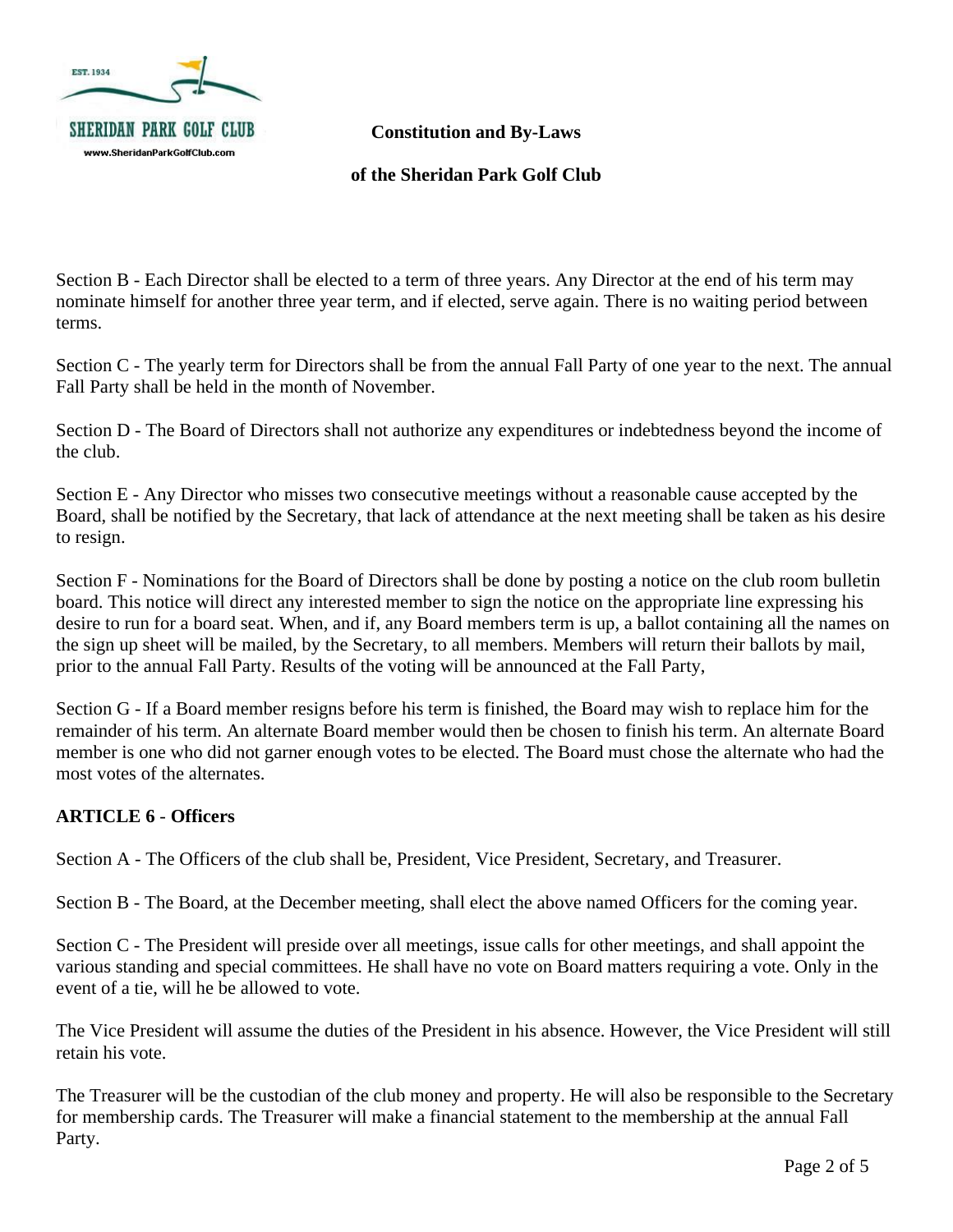

**of the Sheridan Park Golf Club**

The Secretary will notify the Board of all meetings, keep records of attendance, issue all notices of the club, make and keep a true record of meetings of the Board and of the club. He shall have custody of the Constitution and By-Laws, conduct the correspondence of the club and issue all such notifications.

#### **ARTICLE 7**

Section A - Golf and publicity shall have a chairman who will select his own committee to work with. It will prepare a list of club events for the season, issue the rules of play, and be court of final decision in all disputes relating to play in club events. It shall incur no obligations unless approved by the Board. It will take responsibility for all publicity of the club. It shall determine, prior to the season, the distribution of prizes and record same on the events program.

Handicap shall have a chairman who will select his own committee to take charge of the club members handicap. Handicaps are to be posted at least once a month and if necessary, penalize any member for a violation of the rules which might affect his handicap.

Entertainment shall have a chairman who will select his own committee who will have charge of all social activities of the club.

Membership and Welfare shall have a chairman who will select his own committee, take charge of all matters pertaining to membership. This committee will review all new applications and consult the Board on possible acceptance and to notify the applicant of the decision.

Prizes shall have a chairman who will select his own committee to obtain and award prizes as soon as possible. To event winners Trophies and special prizes will be awarded at the Fall Party.

Rules and Greens shall have a chairman who will select his own committee to set up and supervise all rules pertaining to play, Match or Medal. It shall be the duty of this committee to referee all matches where needed. The committee will govern the rules for inter-club matches.

Finance and budget shall have a committee who will select his own committee to supervise and control the clubs expenditures. The chairman of this committee must be the Treasurer. This committee will prepare an operating budget prior to each season. It will receive and record all moneys of the club. It shall also be the duty of this committee to see that all committees adhere to the provisions of the budget and to audit the club books at the end of each fiscal year.

#### **ARTICLE 8** - **Amendments**

Section A - All amendments to the By-Laws of this club shall be proposed by the Board of Directors and shall be voted on by the general membership at the Spring or Fall Party only. The proposal must receive a majority vote of those present to amend. Any amendment approved by the membership must be inserted in to the By-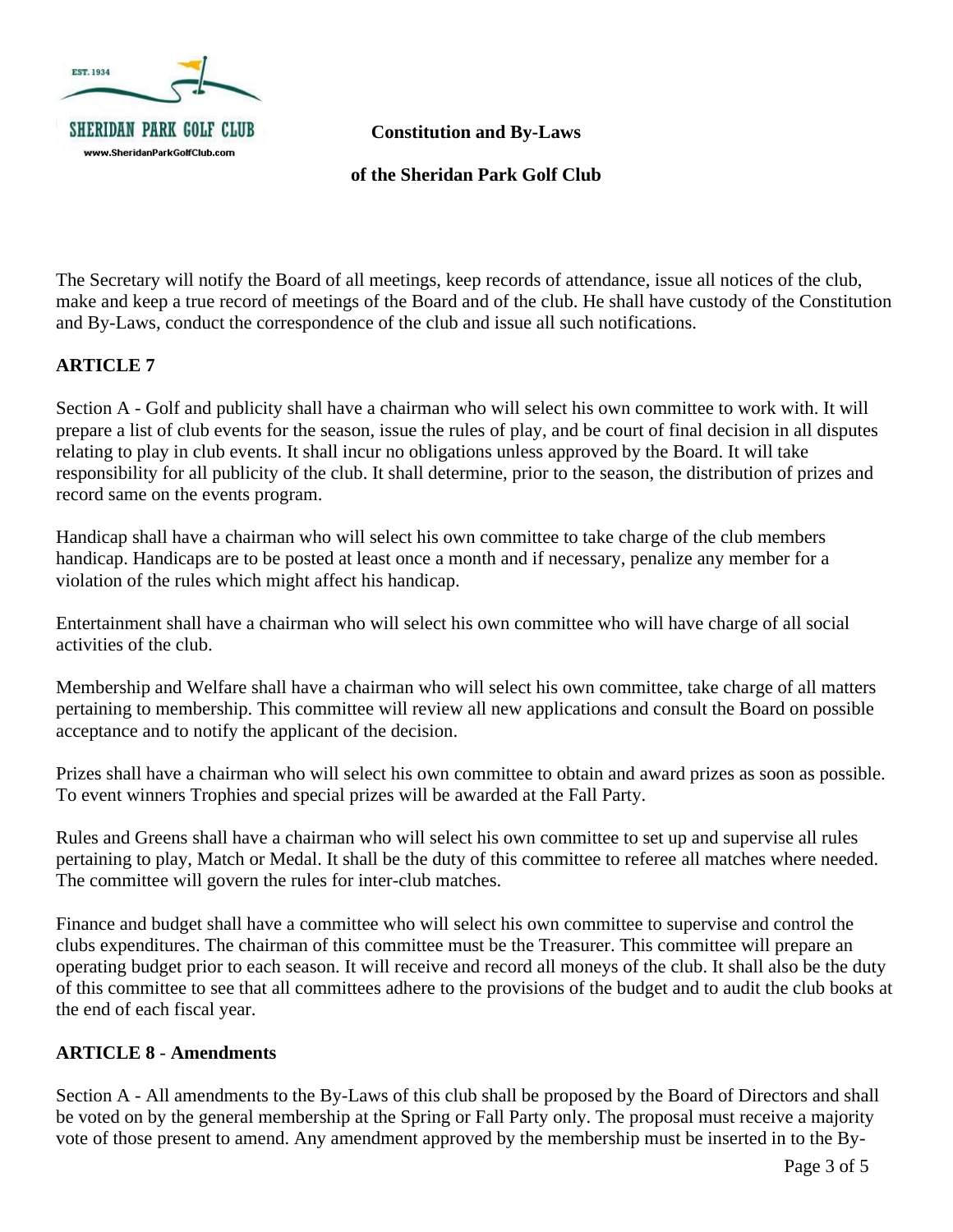

#### **of the Sheridan Park Golf Club**

Laws within thirty days.

Section B - All members must be notified at least thirty days prior to the general meeting of any proposed amendment.

Section C - The Board of Directors shall meet a least once a month throughout the year. Two general meetings shall be held each year. One in the Spring, the other in November. The time and place to be determined by the Board of Directors and the Entertainment chairman.

This revised printing of the Constitution and By-Laws was done In March of 2004. Some wording was changed to better express the meaning of the articles. The intent of the articles was not changed. Over the years many amendments were made to the original By-Laws. Many recordings of these are lost to history.

Below is a list of known amendments:

ARTICLE 3

Sec. H Amended April 1st 1960 Sec. I Amended April 1st 1960 Sec. B Amended Nov. 9th 1963 Sec. A Amended Nov. 9th 1963 Sec.A1 Added to By-Laws Nov. 13th 1971 Sec. I Deleted May 1973

ARTICLE 5 Sec. B Amended Nov. 1962

ARTICLE 8 Sec. D Amended April 1972

ARTICLE 3 Sec. A Amended Nov. 1974 Sec.A1 Amended April 1982 Sec. A Amended Nov. 1984

**ARTICLE 9** - **Lifetime Membership** - Very early copies of the By-Laws do not have this article. However, later copies do have it. Just when it was added is not known.

Any member who, because of advancing age, or medical condition, is unable to play more than a few holes of